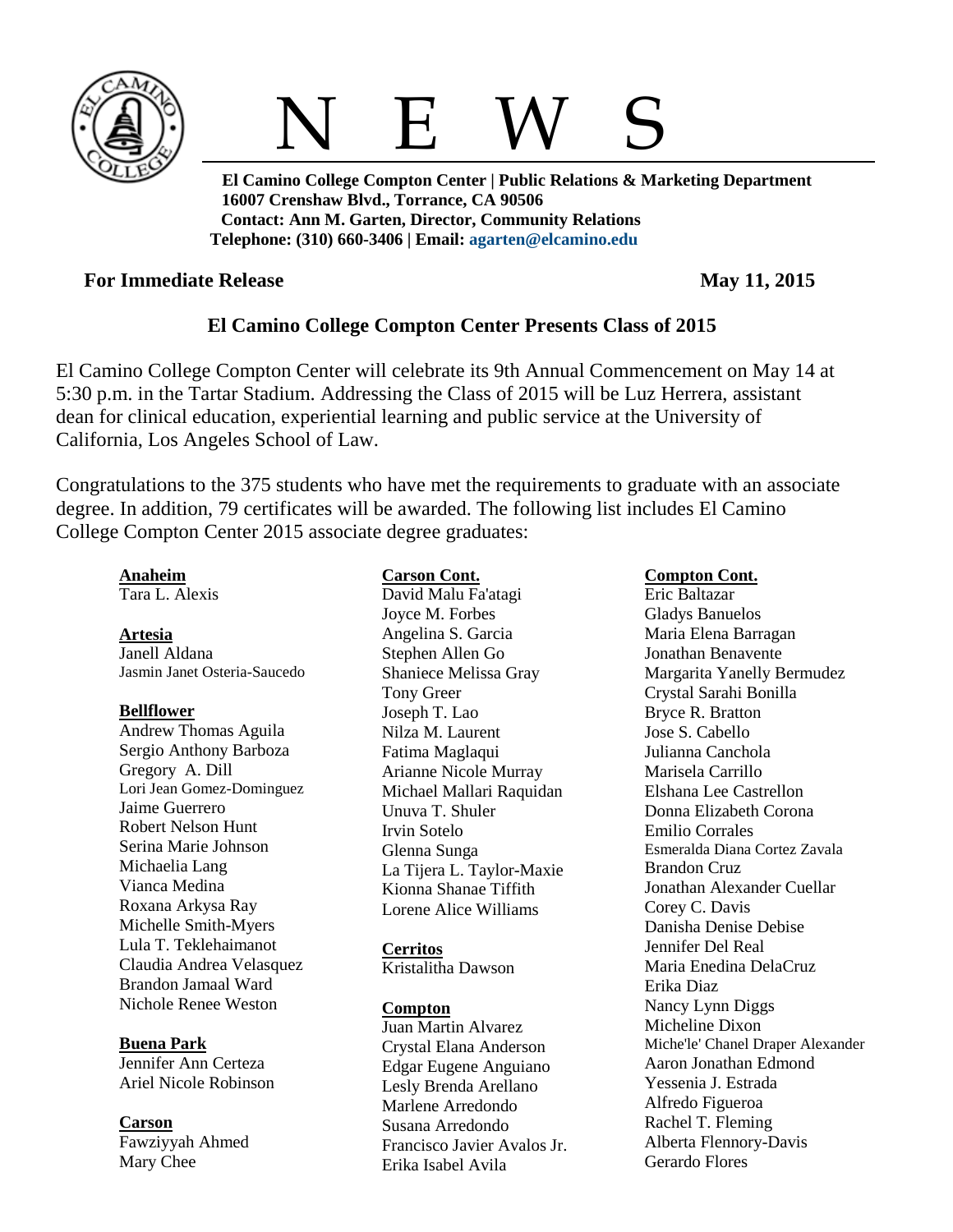## **Compton Cont.**

Oscar Flores Cherie Antoinette Ford Cecilia Garcia Gabriel Antonio Garcia Martha Garcia Taylor Sharron Gobran Katherine Gomez Kimberly Gonzalez Nathalie Gonzalez Consuelo Guardado Micaela Guerrero Maneisha Hagan April L. Hampton Rocio Amanda Henriquez Lucia Hernandez Nefertari Hernandez Lynnel Denise Hines Felecia Ann Hudson Robert White Hughing, Jr. Destanie Rashounta Jackson Deon Jennings Keara L. Joe Breshae Marie Johnson Doneka S. Johnson Shontay Lavon Kidd Stephanie Ann Kinsey Pamela Lacy Alejandro Lara Myrna Erlyssa March Carlota Marquez William Ivan Marquez Carla M. Martinez Nicole Jahnell McDowell Malijah Tynya Marie McGee Wendy Medina Na'Imah Maryam Metoyer Jessica Lizeth Meza Deborah Louise Miller Andrea Marie Juanita Muffeletto-McNeely Silvia Guadalupe Munoz Mysheva J. Murphy Karen Ann O'Leary Liliana Michelle Perez Jessica P. Phillips Leslie L. Postellé Aristeo Ramirez Jonathan Ramirez Rafael Ramirez Luis Antonio Ramos Adriana Regalado Rhojani Sabrina Requena Rosalba Aurrora Requena Karen Maria Rivas Vanessa E. Rivas

## **Compton Cont.**

Jasmine Ashley Nicole Robinson Albert Rodriguez Sugei Rodriguez Iyadalic Romero Maurice Leon Simmons Toni B. Spears Genesis Onelia Tejeda Reynaldo Torres Ciria Janet Valenzuela Luis Alberto Vasquez Tania A. Vazquez Luis A. Velasquez Ashley Raquel Williams Deon Williams Glennisha Jaquay Wright

### **Cudahy**

Miracle E. Hill Michelle Jennifer Soto

**Cypress** Domel Briones Evangelista

**Downey**

Marlon Arthur Segovia Asela Catalina Belzunce Charlesie Blair Brisco Vianca Melissa Lemus Rocio Rincon Dyvine Faith Williams

**Garden Grove** 

Timothy Lawrence Eubanks Supawita Messuwan Phuong Hoai Nguyen

**Gardena**

Jessica Alea Edmonson Alicia Renae Hill Kelly Allin Perez Karen Ruiz

### **Hawaiian Gardens**

Jesus Mejia Richard Pineda-Vasquez Eva F. Velasquez

#### **Hawthorne**

Sylvia Ugonn Ekeagwu Michelle M. Martin Karen Lynn Smith

## **Huntington Park**

Larry Steven Barraza

#### **Inglewood**

Claudia Maria Cifuentes Maritza Raquel Martinez Anissa Muhammad

**La Habra Heights** Mariano Rojo

**Lake Forest** Amanda T. Duggan

## **Lakewood**

Rita O. Taylor Michelle Sibayan Salcedo Archie Chester Smith

**Lawndale**  Armando Joshua Villa

**Lomita** Nigel R. Key

### **Long Beach**

Ezra Marie T. Adriatico Estiffany Almoite Maria C. Altamirano Diana Lizzette Alvarez André Michael Amaya LaTrice Marie Effie Anderson Jasmin Ebony Bandy Andrya Denise Beverly Raquel Bravo Louis Edward Brent Angela Bruce Jan Burch Janay Danielle Camper Stephanie Chong Sandra Ramos Cisneros ShaCarra Denise Crawford Kafele Sekou Crear Heriberto Alejandro De Leon Angulo Keanth DeGuzman Jose B. Escobar Jessica Nicole Fasavalu Benjamin T. Frierson Jr. Jannice Arnaz Gamble Venice Gamble, Sr. Nihaila E. B. Gonzales Jeremiah Inali Gordon LaTisha Hardy Saudhi Aralia Hernandez Dominque Shaqunda James Jose Ruben Jimenez Anita Tamieka Johnson DeWayne David Johnson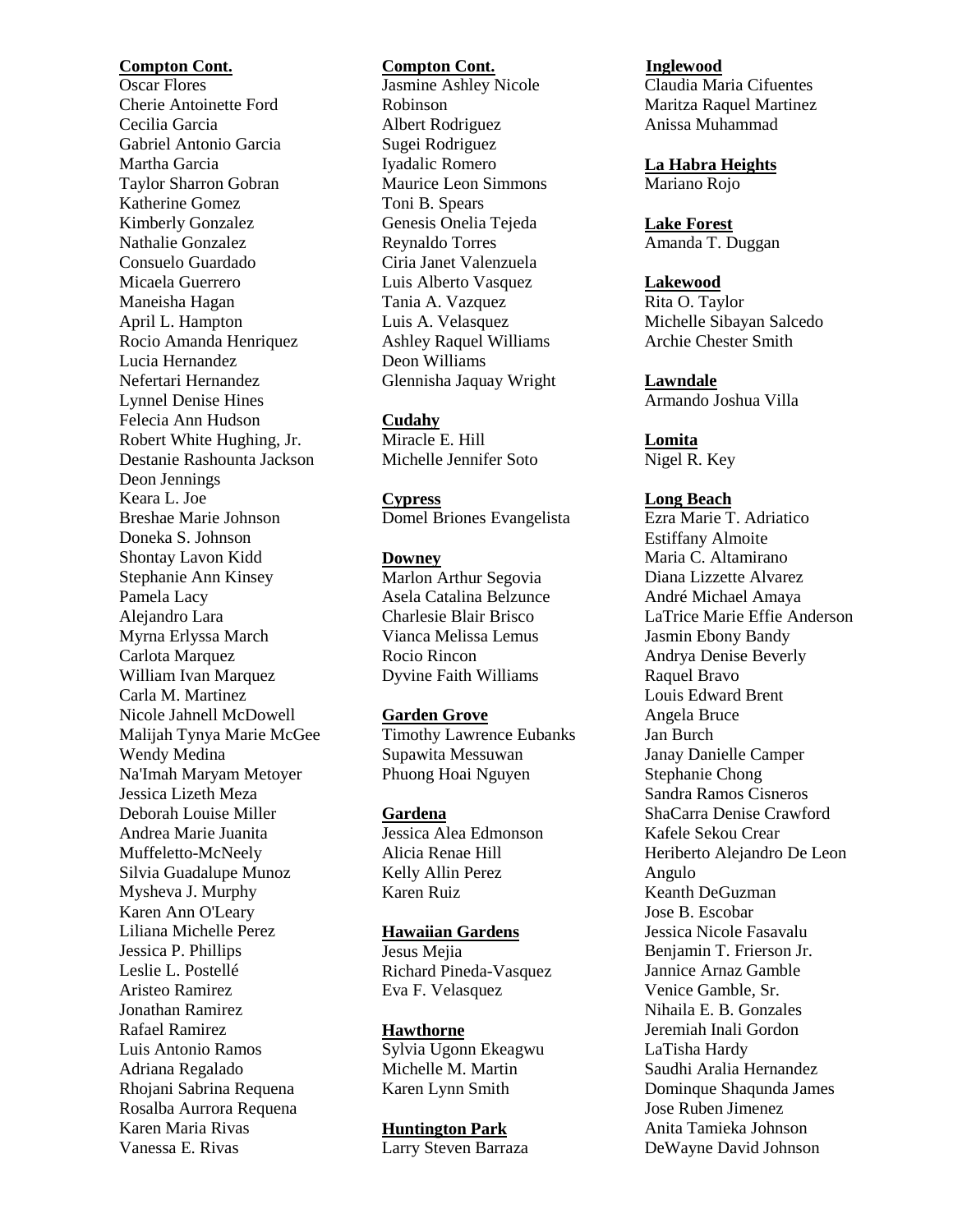#### **Long Beach Cont.**

Kiri Nicole Jones Natasha Michelle Lerma Kevin E. Linares Nancy Marisol Madrigal Maria T. Marmolejo La Toya Michelle Miller Jasmine Moore Heather K. Moses Melinda Rae Parks Shanta Lavett Pittman Briana Revá Pitts Sharica Callie Pleasant Miguel A. Quintero Martawan AL Dunn Reed, Sr. Jusseth A. Wren Robleto Alison Rodriguez Robert Rodriguez Chelsea E. Saddler Abigail Sanchez Jaliah Traniece Sanders Joanna Areli Sarinana Cairo H. Saunders Daneasha Lynn Smith Zephaniah Jonathan Sooga Nancy Eunice Sostre-Miraballes Gerald Taylor Toahna VaiolaMekala Toa Jacqueline Valladolid Charlene Pearl Walters Robert Louis Warren Ashlee Janea Watson Christina Lynn Webster Qianna L. Young

#### **Los Angeles**

Cinnamon Marie Allen Arlene Michelle Alvarado Lucy M. Astorga Warren Tan Balatico Stephanie Vanessa Banks Trina Lynn Banks Estefani Martha Bautista Denise L. Blackburn-Childers Yamyah Eunique Boyd Jennell C. Carr-Hunter Lauren Chanel Channel Magdalena Diaz Chanise Denise Dixon Mandigo Eldridge Diana Laura Enriquez Karina Elizabeth Figueroa Sadie Annette Flores Christina Michelle Gonzalez Shannon Green Tiara Carla Hampton

### **Los Angeles Cont.**

Erik Hernandez Crystal La'shawn James Jose A. Lares Monica Lemus Luis Carlos Loya Jose Macias Laura Macias Kimberly Renee McGary Patricia Ann Moore Maritza J. Perez Cheryl Denise Ramsey Indiana M. Rayas Edna Maria Reyes LaReina Z. Sims Monique Slater Sabrina Sophia Sutherland Elizabeth Valdez Aja Alison Washington Jazmyne Samantha Washington Louis Henry Watson Canaan B. White Dana L. Williams James Nicholas Williams Troy Williams, Jr. Patricia Witrago Javona Lynn Wright

## **Lynwood**

Marlon Daniel Galdamez Sullyht Celeste Herrera Najah Hamidah Lawrence Monicakea D. Murray Daisy Nunez Lynwood Mayra Lluseli Oseguera Kyara Paz Lisandra Rubalcava Darlene Monica Sanchez Monica Sanchez Kevin Torres Joeann Lynette Triplett Evelyn Martha Vasquez Mayra Veloz Maribel Vidauri

**Montebello**

Matthew Edward Estrada

## **Norwalk**

Shar'de S. Cooley Sheila Denise Green Ashley Brianna Rose Ingram Kimberly Ann Vargas

## **Paramount**

Juan Carlos Avena

#### **Paramount**

Phillip Darryl Battle Christina Cebreros Henry Ceja Mykia Theresa Enis Sergio Antonio Gutierrez Frankie Montano Salvador Robles Darryl Lynn Slaughter

### **Rancho Palos Verdes**

Shino Okumura

### **Redondo Beach**

Tara Catherine Brown Annika Marie Fenton

### **Rialto**

Amanda Michelle Madden Eunice Santiago

## **San Dimas**

Jason M. Tugmon

## **San Pedro**

Jorge Armando Hernandez LaTrice Roshell Smith

## **Saugus**

Roger Smith

## **Simi Valley**

Rick Roth

### **South Gate**

Jazmin Alvarez Marvin Barreto Anthony Bobadilla Karla Yomara Castellanos Eva Lopez Oscar Monterroso Gladys Y. Munguia Bonny M. Najar Beatriz Torres Alma Villa

#### **Torrance**

Violeta C. Amurao Christopher Dao Elsa Carmen Harmon Anjana Johanis Irma Navarro Carmen Raman Babatunde O. Swaby Anquinail M. Wilson